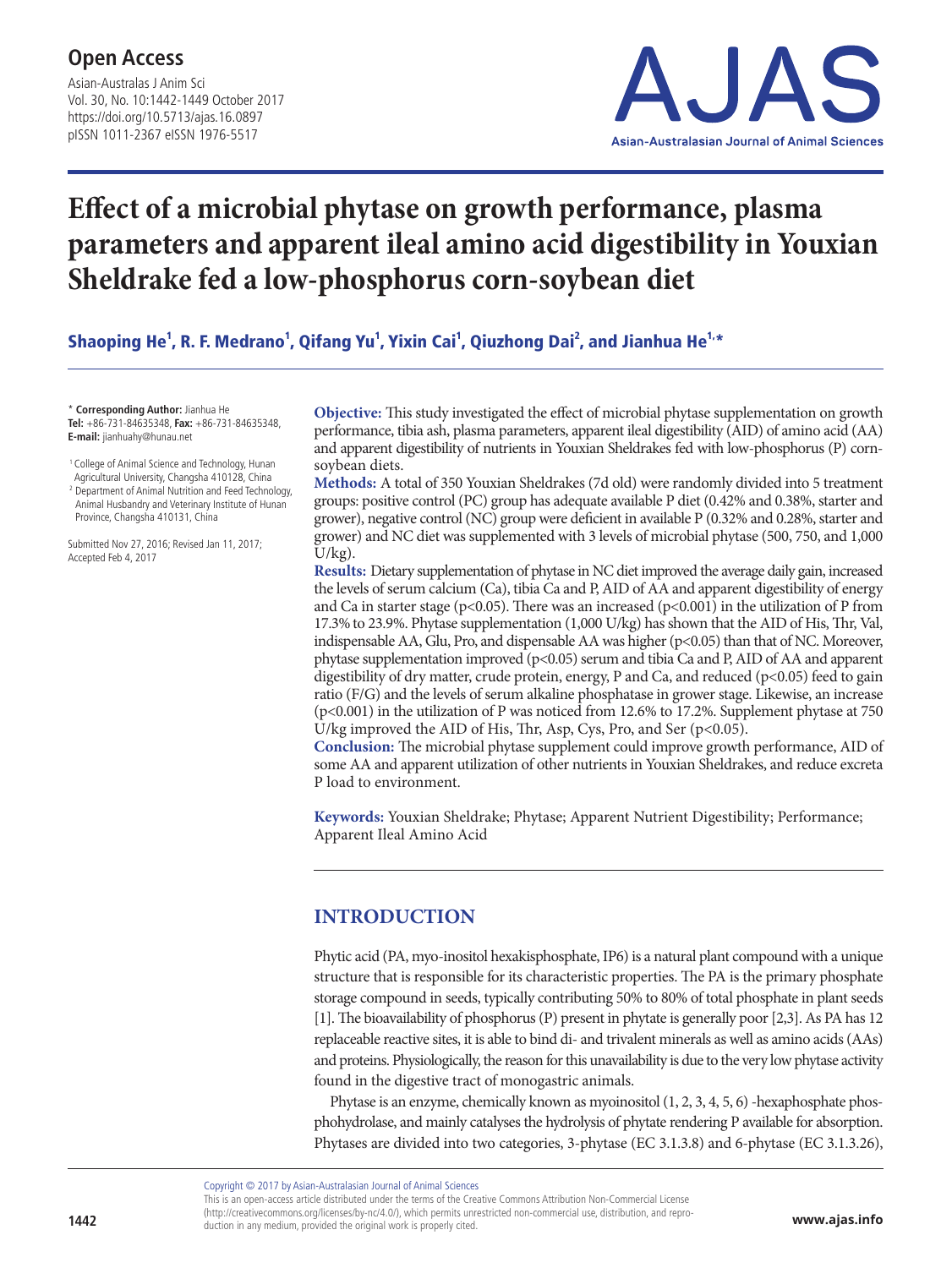based on the site where the hydrolysis of the phytate molecule is initiated [1]. Phytases are widely distributed among various life forms such as microorganisms. Phytases from fungal origin and bacterial origin are major sources of microbial phytases [4]. The application of microbial phytase is well established as an effective and practical method to improve the bioavailability of phosphorus in animal production. Many studies in broilers and pigs have demonstrated the effectiveness of phytases in improving the bioavailability of phosphorus [3]. However, there is no consensus as to the effect of phytase on ileal AA digestibility [5,6]. Effects of phytase on different AA digestibility are different [7].

Youxian Sheldrake is a native duck breed of Hunan province, China, which was listed in Chinese famous livestock and poultry genetic resources [8]. However, the application of phytase in Youxian Sheldrake diets is rarely reported. Thus the objective of this study was to investigate the effect of microbial 6-phytase on growth performance, apparent nutrient digestibility, chemical traits of tibia, plasma parameters and apparent ileal AA digestibility in Youxian Sheldrakes fed a low-phosphorus corn-soybean diet.

## **MATERIALS AND METHODS**

All trial procedures were carried out in accordance with the guidelines of the National Institutes of Health Guide for the Care and Use of Laboratory Animals, and the experimental protocol was approved by the Institutional Animal Care and Use Committee (IACUC) of Hunan Agricultural University.

#### **Birds feeding and management**

In this study, a total of 350 male Youxian sheldrakes (7 d old) were purchased from a local commercial hatchery (Elite hatchery of Youxian sheldrake, Zhuzhou, China). The sheldrakes were individually weighed and randomly allotted to 5 groups with 5 replicates for each group (14 sheldrakes per replicate). All of Youxian Sheldrakes were reared in pens with plastic-cages, housed in an environmentally controlled building with an auto-controlled lighting program. The temperature in the room was controlled by electrically heated battery brooders and ventilation fans. The room was maintained at 30°C and 25°C from 7 d (days of age) to 15 d and 16 d to 63 d respectively. Feed and water were provided *ad libitum*. Birds, feed, and water were checked three times daily and mortality was recorded. This feeding experiment was conducted in Animal Husbandry and Veterinary Institute of Hunan Province.

#### **Experimental design and diets**

The experimental period was divided into two stages, starter (7 to 28 d) and grower stage (29 to 63 d). The diets were corn-soybean meal based diet. All experimental diets were formulated to meet or exceed the nutritional requirement for Youxian Sheldrakes as recommended by the NRC [9], DB43/T 898-2014 (China) and

## A.JAS

1993-Feeding Standard of laying ducks (Taiwan). The ingredients and calculated nutrients profile of the experimental diets are presented in Table 1. The positive control (PC) diet contain available P 4.2 g/kg (starter stage) and 3.8 g/kg (grower stage) of dry matter (DM), whereas a similarly formulated diet but with 1 g/kg less available P (starter and grower stage) served as the negative control (NC). The other groups were NC diet supplement with three levels of phytase (500, 750, 1,000 phytase units/kg), respectively. One unit of phytase activity is defined as the quantity of enzyme required to hydrolyze 1 μmol of inorganic P/min, at pH 5.5, from an excess of 1.5 mM sodium phytate at 37°C. In this study, phytase (*Escherichia coli* 6-phytase) was added at a concentration of 5,000 U/kg. A source of acid-insoluble ash (AIA) was used as an indigestible marker to determine nutrient digestibility. Sheldrakes were fed with crumbled starter diets from d 7 to 28 and pelleted grower diets from d 29 to 63.

#### **Measurements**

At 28 d and 63 d birds were weighted individually and feed intake per cage was recorded daily. The average daily gain (ADG), average daily feed intake (ADFI), and ratio of feed to gain (F/G) were

#### **Table 1.** Nutrient composition of diets (as fed basis)

|                                    |                                                | <b>Positive control diet</b> | Low phosphorus diet |                                     |  |  |
|------------------------------------|------------------------------------------------|------------------------------|---------------------|-------------------------------------|--|--|
| Items (%)                          | 7 to 28<br>29 to 63<br>days of age days of age |                              | 7 to 28             | 29 to 63<br>days of age days of age |  |  |
| Corn                               | 59.4                                           | 63                           | 59.4                | 63                                  |  |  |
| Soybean meal                       | 26.3                                           | 17.8                         | 26.3                | 17.8                                |  |  |
| Rice bran                          | 5.5                                            | 8.6                          | 5.5                 | 8.6                                 |  |  |
| Rapeseed meal                      | 2.7                                            | 5.5                          | 2.7                 | 5.5                                 |  |  |
| Soybean oil                        | 1.77                                           | 0.17                         | 1.77                | 0.17                                |  |  |
| Dicalcium phosphate                | 1.27                                           | 1.08                         | 0.82                | 0.63                                |  |  |
| Calcium carbonate                  | 1.07                                           | 1.1                          | 1.42                | 1.46                                |  |  |
| Lysine                             | 0.13                                           | 0.1                          | 0.13                | 0.1                                 |  |  |
| Methionine                         | 0.15                                           | 0.13                         | 0.15                | 0.13                                |  |  |
| Salt                               | 0.31                                           | 0.3                          | 0.31                | 0.3                                 |  |  |
| Premix <sup>1)</sup>               | 1                                              | 1                            | 1                   | 1                                   |  |  |
| Zeolite                            | 0.4                                            | 1.22                         | 0.5                 | 1.31                                |  |  |
| Total                              | 100                                            | 100                          | 100                 | 100                                 |  |  |
| Nutrient composition <sup>2)</sup> |                                                |                              |                     |                                     |  |  |
| ME (kcal/kg)                       | 2,900                                          | 2,800                        | 2,900               | 2,800                               |  |  |
| CP                                 | 18                                             | 16                           | 18                  | 16                                  |  |  |
| Ca                                 | 0.9                                            | 0.85                         | 0.9                 | 0.85                                |  |  |
| Total P                            | 0.71                                           | 0.7                          | 0.61                | 0.6                                 |  |  |
| Available P                        | 0.42                                           | 0.38                         | 0.32                | 0.28                                |  |  |
| Lysine                             | 1.05                                           | 0.85                         | 1.05                | 0.85                                |  |  |
| Methionine                         | 0.42                                           | 0.38                         | 0.42                | 0.38                                |  |  |
| Met+Cys                            | 0.71                                           | 0.65                         | 0.71                | 0.65                                |  |  |

ME, metabolizable energy; CP, crude protein.

<sup>1)</sup> The premix provides following for per kilogram diet: vitamin A 7,000 IU, vitamin D<sub>3</sub> 1,000 IU, vitamin E 18 IU, vitamin K<sub>3</sub> 2.2 mg, vitamin B<sub>1</sub> 1.3 mg, vitamin B<sub>2</sub> 3.1 mg, vitamin  $B_6$  2.2 mg, vitamin  $B_{12}$  0.02 mg, nicotinic acid 40 mg, pantothenic acid 11 mg, biotin 0.1 mg, folic acid 0.68 mg, Cu 10 mg, Fe 100 mg, Zn 80 mg, Mn 50 mg, Se 0.2 mg, I 0.5 mg.

<sup>2)</sup> Partial nutrient were calculated values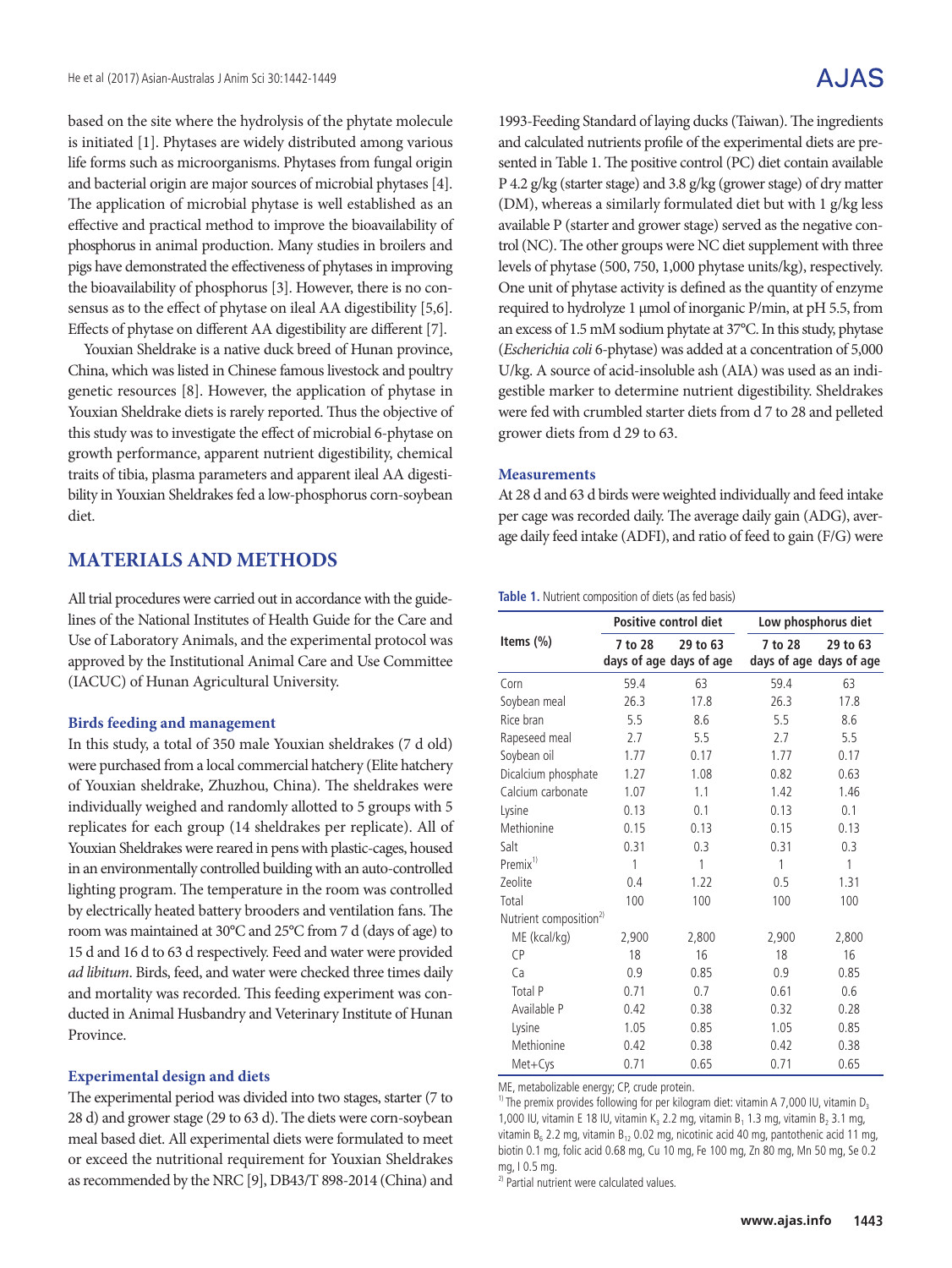# **AJAS**

calculated based on the recorded date. Excreta samples were collected daily from 26 d to 28 d and 61 d to 63 d; waxed plastic paper was placed in trays, pooled within a cage, sub-sampled and stored at –20°C for the determination of apparent nutrient digestibility. On 28 d and 63 d, two sheldrakes were randomly selected from each pen and slaughtered by cervical dislocation after venous blood collection from the wing. Blood samples were centrifuged for 10 min at 3,000 rpm at 4°C. Serum was collected and frozen at –20°C until subsequent analysis for the content of Ca, P, total protein (TP), alkaline phosphatase (ALP), uric acid (UA), and blood urea nitrogen (BUN). The left tibias were collected to determine bone ash, P and Ca. The tibias were subsequently dried at 105°C for 12 h, extracted with diethyl ether, dried again, and weighed. The dry fat-free bones were ashed in a muffle furnace at 550°C for 6 h. The ash was used to determine concentrations of Ca, P [10]. Ileal contents from sheldrakes in the same cage were flushed with distilled water into plastic containers and stored at –20°C until dried and ground.

#### **Chemical analysis**

All chemical analyses were performed in duplicate. Feed and excreta samples were ground to pass a 0.5 mm screen and were ashed as described above for bone samples before the analysis. The diets and excreta samples were analyzed for dry matter (DM), crude protein (CP), and ether extract, energy and minerals (Ca and P). Energy was determined from an increased temperature when the sample was ignited in an oxygen-rich atmosphere in a bomb calorimeter. Calcium in the ash were determined with an atomic absorption spectrophotometer; whereas, P was analyzed by the vanadate colorimetric method with a UV spectrophotometer, according to the AOAC International [11]. AA in diets and digesta were determined using ion-exchange chromatography as according to Wang et al [12]. Plasma Ca, P, ALP, UA, and BUN were determined with a Full Automation Biochemistry Analyzer (T600-020, RiLi, Tokyo, Japan).

#### **Calculations and statistical analysis**

The apparent digestibility of nutrient and the apparent ileal digestibility (AID) of AA were calculated by the following formula using AIA as the indigestible marker [13].

Apparent nutrient digestibility (%)  $= \{[(NT/ALA)d-(NT/ALA)i]/(NT/ALA)d\}\times100$ 

Where  $(NT/ALA)d =$  ratio of nutrient and AIA in diet, and (NT/AIA)i = ratio of nutrient and AIA in excreta or ileal digesta (NT, nutrient; d, in diet; i, in excreta or ileal digesta).

Data were analyzed by one-way analysis of variance in SPSS 21.0 (SPSS, Inc., Chicago, IL, USA) and used a cage mean as an experimental unit. A probability value of p<0.05 was described to be statistically significant. Polynomial contrasts were used to assess the significance of linear or quadratic models in response to the

### **RESULTS**

#### **Growth performance**

As shown in Table 2, dietary treatments exhibited no significant effect (p>0.05) on ADFI during 7 to 28 d and 29 to 63 d, but during the entire experimental period (7 to 63 d), the phytase (1,000 U/kg) supplemented diet showed a higher ADFI (p>0.05). As for ADG, there existed no notable difference between PC and phytase supplementation groups (500 to 1,000 U/kg), but the low-P without phytase supplementation group exhibited lower (p<0.05) ADG than that in PC during the period 7 to 28 d. Intriguingly, there was no significant difference in the ADG during period 29 to 63 and 7 to 63 days. Moreover, there were no significant differences in F/G during period 7 to 28 days, but during the period 29 to 63 days, the lowest (p<0.05) F/G was observed in the group supplemented with phytase at 1,000 U/kg. Notably, during the whole experimental period 7 to 63 days, low-P diet without phytase group had a higher F/G, and the group supplemented with phytase at 1,000 U/kg diet exhibited more favorable (p<0.05) F/G than all other groups excluding the group supplemented with phytase at 750 U/kg.

#### **Ash, Ca, and P concentration in tibia**

In this study, in terms of tibia ash content, there were no significant difference (p>0.05) between treatment groups on day 28 and day 63 respectively (Table 3). On 28 days of age, the tibia P content for Sheldrake fed low-P supplement phytase 1,000 U/kg was observed to be the highest (p<0.001). In addition, the obtained data for 63 days of age supplemented with phytase 750 or 1,000 U/kg were higher (p<0.001) in tibia P content compared with other groups. Moreover, the tibia Ca showed the same trend as tibia P.

**Table 2.** Effects of different phytase on performance in Youxian sheldrake

| <b>Items</b> | <b>PC</b>         | Phytase (U/kg)    |                   |                   |              |            |         |
|--------------|-------------------|-------------------|-------------------|-------------------|--------------|------------|---------|
|              |                   | 0 <sup>1</sup>    | 500               | 750               | 1,000        | <b>SEM</b> | p-value |
| 7 to 28 d    |                   |                   |                   |                   |              |            |         |
| ADG(q)       | $17.75^{\circ}$   | $16.11^{b}$       | $17.14^{ab}$      | $17.18^{ab}$      | $17.32^{ab}$ | 0.19       | 0.033   |
| ADFI(q)      | 40.77             | 39.99             | 41.06             | 38.99             | 41.36        | 0.33       | 0.149   |
| F/G          | 2.30              | 2.49              | 2.41              | 2.27              | 2.39         | 0.35       | 0.316   |
| 29 to 63 d   |                   |                   |                   |                   |              |            |         |
| ADG(q)       | 17.77             | 17.67             | 18.39             | 17.17             | 19.12        | 0.29       | 0.481   |
| ADFI(q)      | 75.12             | 75.23             | 77.07             | 73.56             | 76.88        | 0.96       | 0.807   |
| F/G          | 4.23 <sup>a</sup> | 4.26 <sup>a</sup> | 4.20 <sup>a</sup> | 4.16 <sup>a</sup> | $4.03^{b}$   | 0.02       | 0.004   |
| 7 to 63 d    |                   |                   |                   |                   |              |            |         |
| ADG(q)       | 17.76             | 17.09             | 17.92             | 17.51             | 18.44        | 0.18       | 0.210   |
| ADFI(q)      | 61.64             | 61.50             | 63.01             | 60.02             | 63.05        | 0.68       | 0.636   |
| F/G          | $3.47^{ab}$       | 3.60 <sup>a</sup> | $3.52^{ab}$       | $3.43^{b}$        | $3.42^{b}$   | 0.21       | 0.033   |

PC, positive control; SEM, standard error of the mean; ADG, The average daily gain; ADFI, average daily feed intake; F/G, ratio of feed to gain.

<sup>1)</sup> Negative control, similar to PC except available P.

 $a<sup>b</sup>$  Values within a row with different superscript letters differ significantly at  $p < 0.05$ .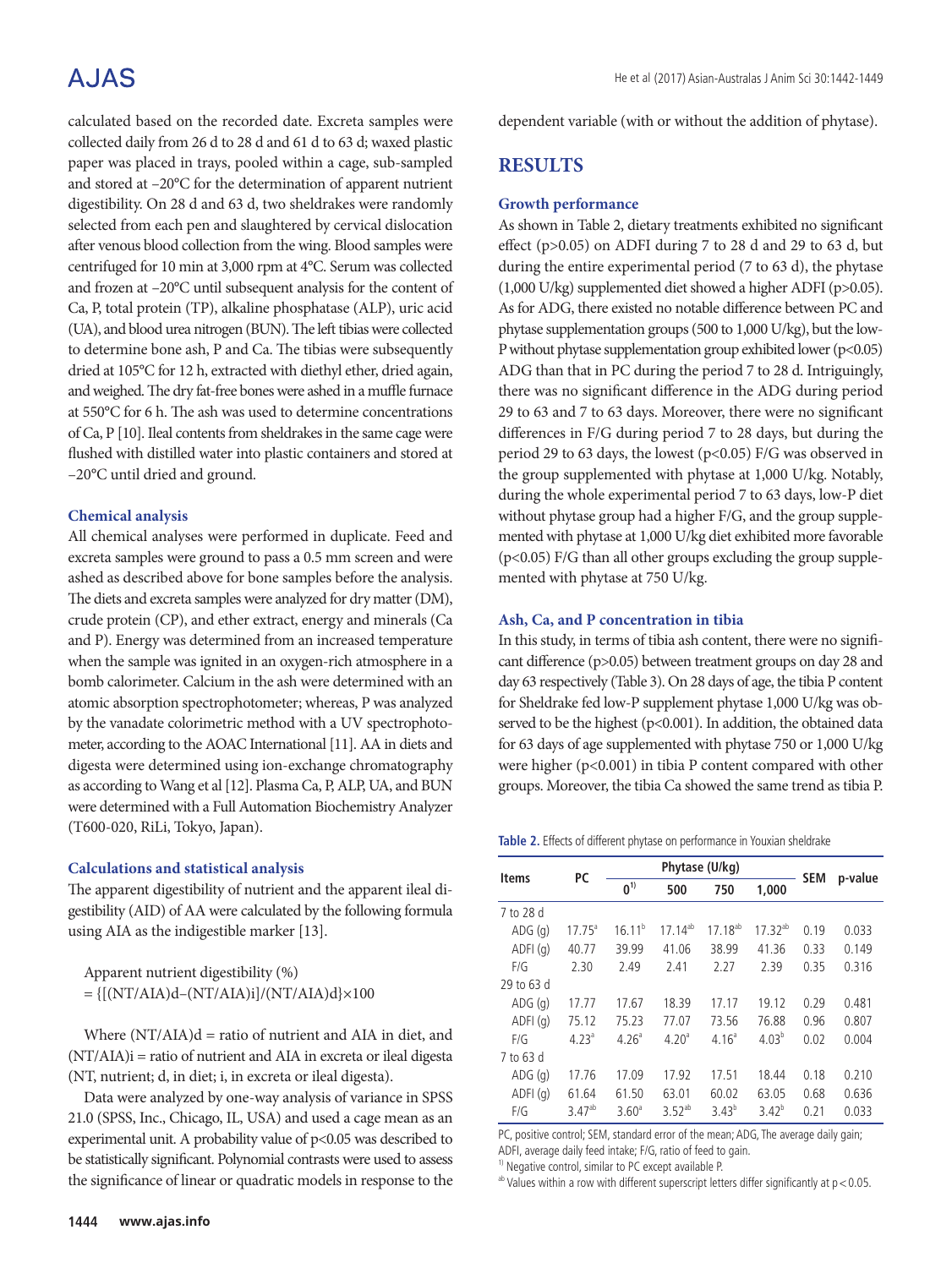Groups supplemented with phytase 750 or 1,000 U/kg exhibited significant difference (p<0.05) compared with group supplement phytase 0 and 500 U/kg.

### **Plasma parameters**

As shown in Table 4, phytase supplementation had no effect (p> 0.05) on the levels of TP and BUN. Phytase supplementation significantly decreased the levels of serum UA by 38% to 48%  $(p<0.001)$  and significantly increased the levels of P ( $p<0.05$ ); whereas, there was no effect on the levels of serum ALP and Ca on 28 days of age. On 63 days of age, groups supplemented with phytase 500 and 750 U/kg had increased levels of serum ALP (p<0.05) compared with low-P group without supplementation of phytase. Moreover, group supplemented with phytase 1,000 U/kg had the highest (p<0.05) levels of serum Ca, except for group supplemented with phytase 500 U/kg (p>0.05). As with Ca, the plasma P concentration was increased by phytase supplementation at 750 or 1,000 U/kg (p<0.05), and the group supplemented

#### **Table 3.** Effect of phytase on tibia characteristics in Youxian Sheldrake

with phytase 750 U/kg was the highest. However, dietary supplementation with phytase had no effects (p>0.05) on the levels of UA in this period.

### **Apparent ileal amino acid digestibility**

After the starter trial period, on d 28, the apparent ileal AA digestibility was determined for each of the 5 dietary treatments (Table 5). There was a significant difference  $(p<0.05)$  among treatments for the AID of His, Thr, Val, indispensable AA (IAA), Cys, Glu, Pro, Ser, and dispensable AA (DAA). The AID of the AA had no significant difference (p>0.05) among the PC, low-P without phytase and low-P with 500 U/kg phytase group. In sheldrakes fed with low-P Phytase supplemented at 1,000 U/kg, the apparent ileal AA digestibility of His, Thr, Val, IAA, Glu, Pro, and DAA was 4.8%, 8.7%, 11.2%, 7.5%, 7.0%, 7.4%, and 7.4% higher (p<0.05) than low-P without phytase, respectively. Moreover, for Thr and Glu, the apparent ileal AA digestibility of low-P supplemented with phytase 750 U/kg was also 8.2% and 5.8% higher ( $p<0.05$ )

| <b>Items</b>   |                    | Phytase (U/kg) |                    |                   |                     |            |         |
|----------------|--------------------|----------------|--------------------|-------------------|---------------------|------------|---------|
|                | <b>PC</b>          | 0 <sup>1</sup> | 500                | 750               | 1,000               | <b>SEM</b> | p-value |
| 28d            |                    |                |                    |                   |                     |            |         |
| Ash (%)        | 45.74              | 44.49          | 47.26              | 45.81             | 48.18               | 0.71       | 0.569   |
| Phosphorus (%) | 6.80 <sup>cd</sup> | $6.39^{d}$     | $7.13^{bc}$        | $7.33^{b}$        | $7.82$ <sup>a</sup> | 0.14       | < 0.001 |
| Calcium (%)    | $13.74^{\circ}$    | $13.22^c$      | 14.90 <sup>b</sup> | $15.24^{b}$       | $15.90^{\circ}$     | 0.27       | < 0.001 |
| 63 d           |                    |                |                    |                   |                     |            |         |
| Ash $(%)$      | 42.56              | 40.37          | 41.79              | 46.47             | 45.82               | 0.83       | 0.054   |
| Phosphorus (%) | $7.56^b$           | $6.74^{\circ}$ | 7.04 <sup>c</sup>  | 8.02 <sup>a</sup> | $8.18^{a}$          | 0.16       | < 0.001 |
| Calcium (%)    | $14.22^{ab}$       | $13.60^{b}$    | $13.61^{b}$        | $15.16^a$         | $15.10^a$           | 0.21       | 0.006   |

PC, positive control; SEM, standard error of the mean.

<sup>1)</sup> Negative control, similar to PC except available P.

 $a<sub>bot</sub>$  abcd Values within a row with different superscript letters differ significantly at  $p < 0.05$ .

**Table 4.** Effect of phytase on plasma parameters in Youxian Sheldrake

| Items        | PC                   |                     | Phytase (U/kg)       | <b>SEM</b>          |                      |       |         |
|--------------|----------------------|---------------------|----------------------|---------------------|----------------------|-------|---------|
|              |                      | 0 <sup>1</sup>      | 500                  | 750                 | 1,000                |       | p-value |
| 28d          |                      |                     |                      |                     |                      |       |         |
| TP( g/L)     | 38.72                | 37.68               | 38.50                | 39.22               | 39.80                | 0.39  | 0.540   |
| BUN (mmol/L) | 0.93                 | 1.02                | 0.94                 | 0.98                | 0.92                 | 0.03  | 0.940   |
| UA (µmol/L)  | 233.10bc             | 385.18 <sup>a</sup> | 238.60 <sup>bc</sup> | 260.24 <sup>b</sup> | $199.18^c$           | 14.72 | < 0.001 |
| ALP (U/L)    | 518.98               | 542.14              | 472.40               | 460.22              | 507.66               | 13.42 | 0.294   |
| Ca (mmol/L)  | 2.67                 | 2.57                | 2.61                 | 2.73                | 2.64                 | 0.03  | 0.336   |
| $P$ (mmol/L) | $2.35^{a}$           | 1.56 <sup>b</sup>   | $2.23^{a}$           | $2.45^{\circ}$      | 2.52 <sup>a</sup>    | 0.11  | 0.018   |
| 63 d         |                      |                     |                      |                     |                      |       |         |
| TP( g/L)     | 42.00                | 41.64               | 43.66                | 42.14               | 42.08                | 0.35  | 0.440   |
| BUN (mmol/L) | 1.09                 | 1.31                | 1.00                 | 1.05                | 0.96                 | 0.05  | 0.130   |
| UA (µmol/L)  | 427.42               | 439.36              | 447.46               | 416.62              | 392.00               | 12.39 | 0.690   |
| ALP (U/L)    | 358.60 <sup>ab</sup> | 409.90 <sup>a</sup> | 309.48 <sup>b</sup>  | 327.64 <sup>b</sup> | 351.76 <sup>ab</sup> | 11.48 | 0.048   |
| Ca (mmol/L)  | $2.51^{b}$           | $2.50^{b}$          | $2.61^{ab}$          | $2.51^{b}$          | 2.70 <sup>a</sup>    | 0.02  | 0.008   |
| $P$ (mmol/L) | $1.67^{b}$           | 1.49 <sup>c</sup>   | $1.69^{b}$           | 1.90 <sup>a</sup>   | $1.88^{\circ}$       | 0.04  | < 0.001 |

PC, positive control; SEM, standard error of the mean; TP, total protein; BUN, blood urea nitrogen; UA, uric acid; ALP, alkaline phosphatase; P, phosphorus.

 $1)$  Negative control, similar to PC except available P.

 $a$ <sup>hc</sup> Values within a row with different superscript letters differ significantly at  $p < 0.05$ .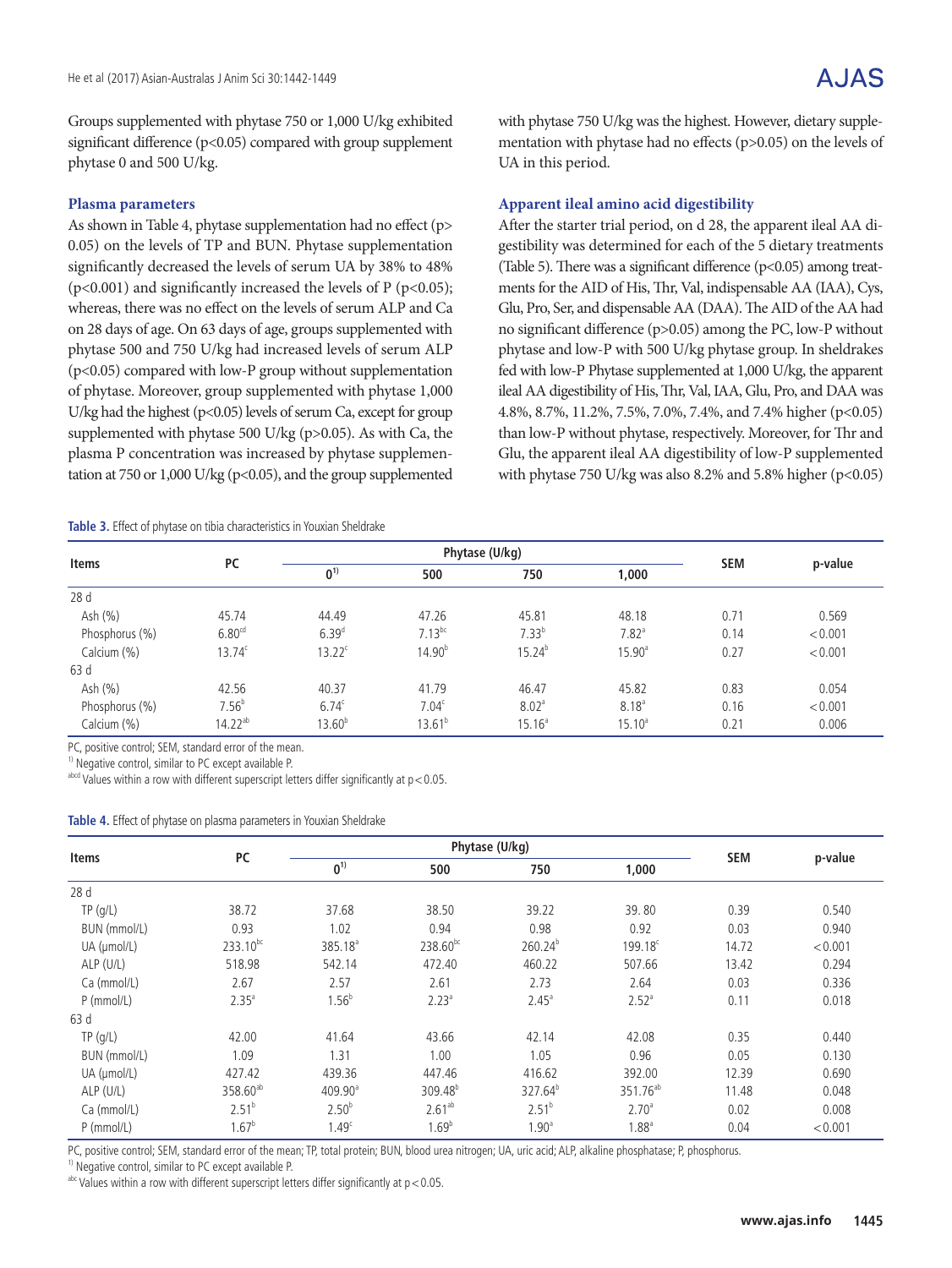**Table 5.** Effect of phytase on apparent ileal digestibility of amino acid in 28-d old Youxian Sheldrake

| <b>Items</b> | PC                  |                     |                     | Phytase (U/kg)       |                      |            |         |
|--------------|---------------------|---------------------|---------------------|----------------------|----------------------|------------|---------|
|              |                     | $\mathbf{0}^{1)}$   | 500                 | 750                  | 1,000                | <b>SEM</b> | p-value |
| Arg          | 88.01               | 87.07               | 86.46               | 90.60                | 90.18                | 0.58       | 0.074   |
| <b>His</b>   | $84.19^{b}$         | $84.65^{b}$         | $84.53^{b}$         | $87.98^{ab}$         | 88.71 <sup>a</sup>   | 0.63       | 0.035   |
| lle          | 76.85               | 76.01               | 76.46               | 81.83                | 82.31                | 0.97       | 0.070   |
| Leu          | 80.76               | 80.21               | 81.29               | 85.74                | 85.98                | 0.87       | 0.061   |
| Lys          | 80.42               | 80.38               | 78.11               | 83.80                | 83.39                | 0.81       | 0.131   |
| Met          | 65.79               | 68.39               | 69.39               | 74.05                | 78.52                | 1.72       | 0.133   |
| Phe          | 81.79               | 81.12               | 82.03               | 86.41                | 86.73                | 0.84       | 0.060   |
| Thr          | 74.71 <sup>ab</sup> | 73.66 <sup>a</sup>  | $73.05^{\circ}$     | 79.69 <sup>b</sup>   | 80.10 <sup>a</sup>   | 0.98       | 0.034   |
| Val          | 71.96 <sup>ab</sup> | 70.87 <sup>b</sup>  | $71.10^{b}$         | $77.70^{ab}$         | 78.80 <sup>a</sup>   | 1.15       | 0.044   |
| <b>IAA</b>   | $78.28^{b}$         | 78.04 <sup>b</sup>  | $78.05^{b}$         | $83.09^{ab}$         | $83.86^{\circ}$      | 0.87       | 0.042   |
| Ala          | 67.42               | 63.84               | 66.57               | 72.95                | 75.01                | 1.44       | 0.064   |
| Asp          | 80.45               | 80.57               | 79.65               | 84.84                | 85.26                | 0.82       | 0.057   |
| Cys          | $53.93^{b}$         | $65.75^{ab}$        | 56.89 <sup>ab</sup> | $70.48^{\circ}$      | $69.79$ <sup>a</sup> | 2.26       | 0.045   |
| Glu          | $82.65^{\circ}$     | $82.56^{\circ}$     | $83.35^{bc}$        | $87.36^{ab}$         | $88.35^{a}$          | 0.76       | 0.014   |
| Gly          | 69.29               | 68.55               | 68.55               | 72.49                | 73.16                | 0.96       | 0.385   |
| Pro          | 78.97 <sup>c</sup>  | $79.46^{bc}$        | $80.21^{bc}$        | $84.15^{ab}$         | 85.37 <sup>a</sup>   | 0.83       | 0.028   |
| Ser          | $79.67^{ab}$        | 79.83 <sup>ab</sup> | 78.44 <sup>b</sup>  | 84.12 <sup>a</sup>   | 84.27 <sup>a</sup>   | 0.80       | 0.038   |
| Tyr          | 79.06               | 78.04               | 76.16               | 82.94                | 82.01                | 0.96       | 0.139   |
| DAA          | $73.93^{b}$         | 74.83 <sup>ab</sup> | $73.73^{b}$         | $79.92$ <sup>a</sup> | $80.40^{\circ}$      | 0.99       | 0.044   |

PC, positive control; SEM, standard error of the mean; IAA, indispensable amino acids; DAA, dispensable amino acids.

 $1)$  Negative control, similar to PC except available P.

 $a$ <sup>bc</sup> Values within a row with different superscript letters differ significantly at  $p < 0.05$ .

than low-P without phytase, respectively. For His, IAA, Glu, Pro, and DAA, the apparent ileal AA digestibility of low-P group supplemented with phytase 1,000 U/kg were higher (p<0.05) than PC; and the same effects to Glu, Pro, and DAA in low-P supplemented with phytase 750 U/kg group. Among supplemented phytase groups, the apparent ileal AA digestibility of His, Thr, Val, IAA, Glu, Pro, Ser, and DAA in 1,000 U/kg were higher (p<0.05) than that of 500 U/kg; whereas 750 U/kg were higher ( $p$ <0.05) than 500 U/kg of Thr, Ser, and DAA.

In the grower period, on day of 63, the results of the apparent ileal AA digestibility are summarized in Table 6. There was a significant difference (p<0.05) between PC and low-P without phytase group for the AID of the AAs except for Arg, Lys, Ala, and Gly. However, there was no significant difference (p>0.05) between the PC and the low-P diet with supplement phytase 750 or 1,000 U/kg groups except for Met. The AID of most AA in low-P with 500 U/kg phytase group was lower (p<0.05) than PC apart from Arg, Lys, Ala, Cys, and Gly. It was observed that in the low-P with supplement phytase 750 U/kg group the AID of most AAs was higher than other treatment groups, compared with low-P without phytase group, His, Thr, Asp, Cys, Pro, and Ser was 3.3%, 9.3%, 6.2%, 21.5%, 6.0%, and 7.1% higher (p<0.05); while, IAA and DAA was 5.7% and 8.9% higher (p>0.05), respectively.

#### **Nutrients absorption and retention**

Data of two trial periods on the apparent retentions of DM, CP,

**Table 6.** Effect of phytase on apparent ileal digestibility of amino acid in 63-d old Youxian Sheldrake

| <b>Items</b> | РC                   |                    |                     |                       |                        |      |             |
|--------------|----------------------|--------------------|---------------------|-----------------------|------------------------|------|-------------|
|              |                      | $0^{1)}$           | 500                 | 750                   | 1,000                  |      | SEM p-value |
| Arg          | 89.18                | 84.75              | 85.75               | 87.80                 | 86.89                  | 0.53 | 0.057       |
| <b>His</b>   | $87.87$ <sup>a</sup> | 83.04 <sup>b</sup> | 84.98 <sup>bc</sup> | $85.82$ <sup>ac</sup> | 85.24 <sup>abc</sup>   | 0.47 | 0.014       |
| lle          | 81.17 <sup>a</sup>   | 73.07 <sup>b</sup> | $73.81^{b}$         | 78.07 <sup>ab</sup>   | 76.63 <sup>ab</sup>    | 0.97 | 0.037       |
| Leu          | $85.57^{\circ}$      | 79.11 <sup>b</sup> | $80.22^{b}$         | 83.49 <sup>ab</sup>   | 82.38 <sup>ab</sup>    | 0.76 | 0.039       |
| Lys          | 81.36                | 74.94              | 76.04               | 78.38                 | 76.83                  | 0.78 | 0.069       |
| Met          | 74.08 <sup>ª</sup>   | $60.35^{b}$        | $58.29^{b}$         | $63.62^{b}$           | $63.64^{b}$            | 1.75 | 0.031       |
| Phe          | 85.60 <sup>a</sup>   | $79.12^{b}$        | $80.16^{b}$         | $83.55^{ab}$          | $82.15^{ab}$           | 0.75 | 0.032       |
| Thr          | 79.08 <sup>a</sup>   | $69.38^{b}$        | $72.67^{bc}$        | $75.86$ <sup>ac</sup> | $74.92$ <sup>ac</sup>  | 0.96 | 0.009       |
| Val          | 79.12 <sup>a</sup>   | $69.35^{b}$        | $70.38^{b}$         | 74.93 <sup>ab</sup>   | 73.63 <sup>ab</sup>    | 1.14 | 0.036       |
| IAA          | $82.56^{\circ}$      | 74.79 <sup>b</sup> | $75.81^{b}$         | 79.06 <sup>ab</sup>   | 78.03 <sup>ab</sup>    | 0.86 | 0.023       |
| Ala          | 78.58                | 66.81              | 66.29               | 74.55                 | 73.26                  | 1.62 | 0.062       |
| Asp          | 83.22 <sup>a</sup>   | $76.24^{b}$        | $77.80^{bc}$        | $80.93$ <sup>ac</sup> | $79.70^{abc}$          | 0.76 | 0.023       |
| Cys          | $80.59$ <sup>a</sup> | 61.00 <sup>b</sup> | $71.66^a$           | 74.10 <sup>a</sup>    | 72.40 <sup>a</sup>     | 1.93 | 0.015       |
| Glu          | $87.54$ <sup>a</sup> | $81.50^{b}$        | $82.79^{b}$         | $85.42^{ab}$          | $84.62^{ab}$           | 0.67 | 0.025       |
| Gly          | 71.71                | 61.16              | 64.57               | 67.50                 | 66.65                  | 1.19 | 0.059       |
| Pro          | 84.80 <sup>a</sup>   | $77.06^{b}$        | $79.64^{bc}$        | $81.71$ <sup>ac</sup> | 80.94 <sup>abc</sup>   | 0.79 | 0.019       |
| Ser          | 83.79 <sup>a</sup>   | $76.08^{b}$        | 79.21bc             | $81.45$ <sup>ac</sup> | $80.68$ <sup>abc</sup> | 0.77 | 0.012       |
| Tyr          | $82.35^{\circ}$      | 74.34 <sup>b</sup> | $76.23^{b}$         | 79.38 <sup>ab</sup>   | 78.09ab                | 0.89 | 0.034       |
| DAA          | 81.57 <sup>a</sup>   | $71.77^c$          | 74.77bc             | $78.13^{ab}$          | $77.04^{abc}$          | 1.01 | 0.017       |

PC, positive control; SEM, standard error of the mean; IAA, indispensable amino acids; DAA, dispensable amino acids.

 $1)$  Negative control, similar to PC except available P.

 $a$ <sup>bc</sup> Values within a row with different superscript letters differ significantly at  $p < 0.05$ .

P, Ca, and apparent metabolizable energy (AME) are presented in Table 7. At the end of the starter period, there was no significant difference (p>0.05) observed among groups supplemented with phytase on the apparent retention of DM, CP, and P. The supplementation of phytase increased (p<0.05) the apparent retention of Ca and AME. Compared with low-P without phytase group, apparent retention of Ca was 17.3% and 23.9% higher (p<0.001)

Table 7. Effect of phytase on apparent availability (%) in Youxian Sheldrake

| <b>Items</b> | PC                  |                    | Phytase (U/kg)     | <b>SEM</b>         | p-value              |      |         |
|--------------|---------------------|--------------------|--------------------|--------------------|----------------------|------|---------|
|              |                     | $0^{1}$            | 500                | 750                | 1,000                |      |         |
| 28d          |                     |                    |                    |                    |                      |      |         |
| DM           | 65.94               | 61.68              | 64.47              | 69.06              | 70.07                | 1.03 | 0.051   |
| <b>CP</b>    | 48.30               | 47.86              | 51.42              | 56.16              | 60.65                | 1.87 | 0.137   |
| AME          | $70.33^{bc}$        | $67.55^c$          | $70.33^{bc}$       | 74.27ab            | 76.02 <sup>a</sup>   | 0.91 | 0.010   |
| Phosphorus   | 48.71               | 46.08              | 48.60              | 53.24              | 53.55                | 0.99 | 0.059   |
| Calcium      | $37.06^{b}$         | $35.32^{b}$        | $35.72^{b}$        | 41.43 <sup>a</sup> | 43.79 <sup>a</sup>   | 0.86 | < 0.001 |
| 63d          |                     |                    |                    |                    |                      |      |         |
| DM           | $65.89^{a}$         | $62.05^{b}$        | 67.59 <sup>a</sup> | $67.52^a$          | $68.67$ <sup>a</sup> | 0.70 | 0.012   |
| <b>CP</b>    | $57.25^a$           | $49.40^{b}$        | 55.10 <sup>a</sup> | 54.44 <sup>a</sup> | 59.10 <sup>a</sup>   | 0.90 | 0.002   |
| AME          | 71.58 <sup>ab</sup> | $68.55^{b}$        | $73.05^{\circ}$    | 72.42 <sup>a</sup> | 73.77 <sup>a</sup>   | 0.58 | 0.030   |
| Phosphorus   | $43.43^{bc}$        | 41.49 <sup>c</sup> | $43.46^{bc}$       | 48.63 <sup>a</sup> | $46.72^{ab}$         | 0.84 | 0.037   |
| Calcium      | $42.36^{a}$         | $38.89^{b}$        | $42.54^{\circ}$    | 45.04 <sup>a</sup> | $44.68^{\circ}$      | 0.59 | 0.002   |

PC, positive control; SEM, standard error of the mean; DM, dry matter; CP, crude protein; AME, apparent metabolizable energy.

<sup>1)</sup> Negative control, similar to PC except available P.

 $a$ <sup>hc</sup> Values within a row with different superscript letters differ significantly at  $p < 0.05$ .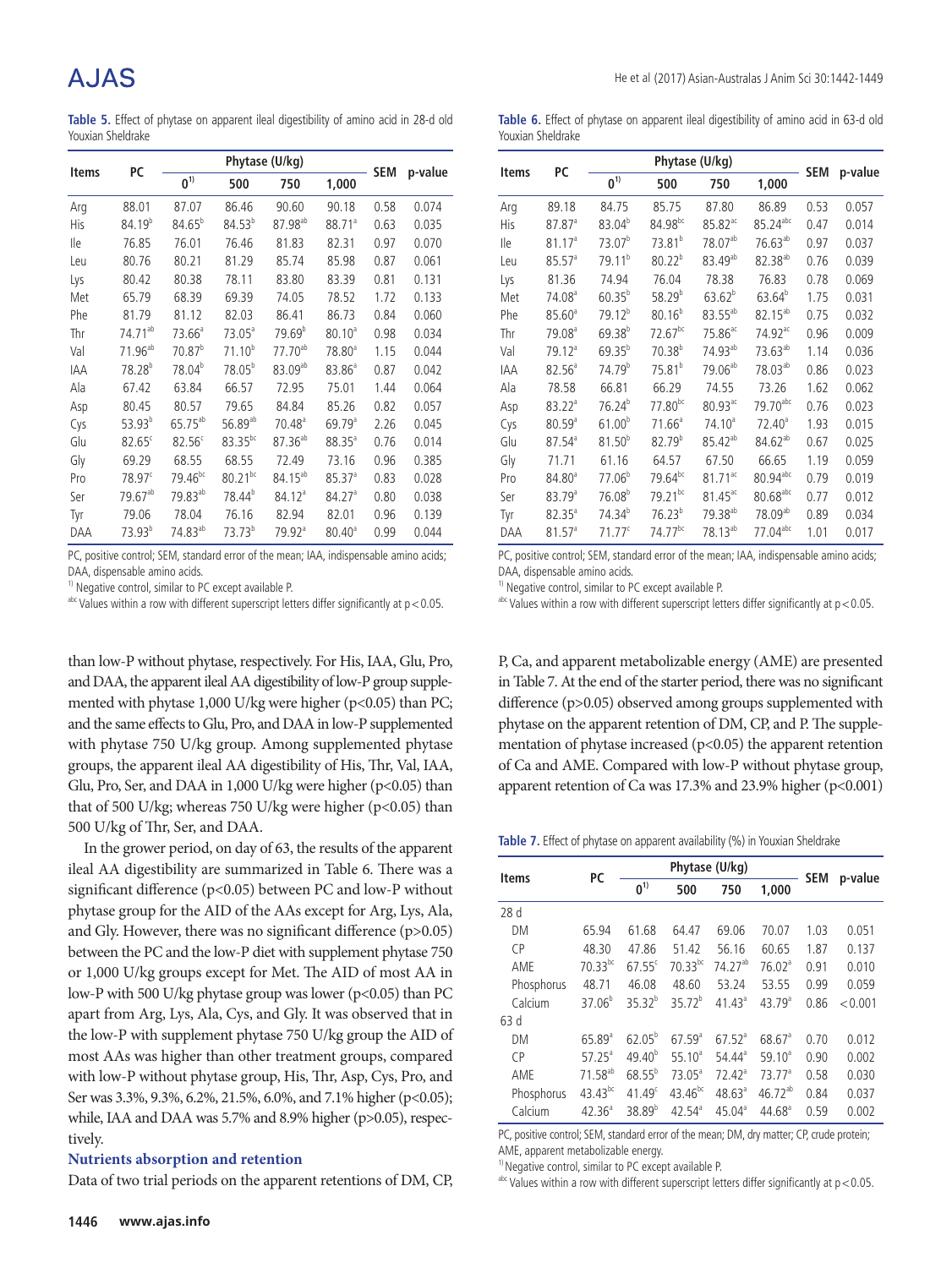in supplementation with 750 and 1,000 U/kg phytase group, AME was also increased 9.9% and 12.6% (p<0.05). At the end of the grower period, there were remarkable effects (p<0.05) of supplement phytase on the apparent retention of DM, CP, P, Ca, and AME compared with NC group. For DM, CP, Ca, and AME, there was no difference (p>0.05) among supplemented with phytase groups. For P, supplement phytase with 750 U/kg have shown the best effect and increased by 17.2% (p<0.05) compared with low-P without phytase.

## **DISCUSSION**

The presence of PA in diets for nonruminants has a general negative effect on the growth performance because of resultant lower availability of P in diet. Diets of nonruminants are supplemented with phytase for the purpose of improving the utilization of phytate P and reducing the amount of P flowing into the environment. Phytase hydrolyzes phytate to release inorganic P, which is used by the animals to meet their requirement. This study have shown that in the addition of 1,000 U/kg phytase to low-P diets increases ADG by 7.5% and 8.2%, and decreases F/G by 4.1% and 5.4% (starter and grower, respectively). Likewise, the entire period, phytase addition (750 and 1,000 U/kg) to low-P diets decreases F/G by 4.7% and 5.0%, respectively. Since the report of Simons et al [14] that phytase addition (1,500 formazan turbidity units [FTU]/kg) to diets containing 4.5 g/kg total P increased weight gain (733 g vs 338 g) and feed efficiency (1.50 vs 1.85) of broilers from 0 to 24 days of age. Predictably, the addition of phytase to P inadequate diets has been consistently shown to enhance growth performance. For instance in ducks [15] and broiler chickens [16], researchers found similar improvements in growth performance when low-P diets was supplemented with phytase or inorganic P. When supplemental phytase was added to P-deficient diets, improvements in growth performance might have been due to increased availability of P.

Tibia ash content usually reflects the absorption of Ca, P, and other minerals, which are also the main indicators of bone status. For P deficiency diets, tibia ash content is more sensitive than growth performance as a standard to evaluate P requirements [6]. Our data show that phytase supplementation of low-P diets had no significant effect on tibia ash at 28 or 63 days of age, but it shows an increasing trend, which is in agreement with the findings of Onyango et al [17], Walk et al [18], and Li et al [19]. For example, Li et al [19] reported phytase fed at 500 or 1,000 FTU/kg increased tibia ash weight and ash percentage compared to that of birds fed 0.20% non-phytate phosphorus (NPP) diet without phytase at 21 d age. Walk et al [18] reported tibia ash was reduced in broilers fed with NC compared to broilers fed with other diets; and, phytase supplementation improved tibia ash comparable with the PC. Huff et al [20] did not find any improvements in tibia ash content when phytase was added to low-P diets. A possible reason for the varied results could be the different ages and also

the sources of Phytase used in the various studies. In this study, results have shown an effect on d 28 and 63 tibia in Ca and P content. However, in some studies [21,22] it was reported that Ca and P in the tibia ash were relatively constant and were not greatly affected by phytase supplementation.

Plasma concentrations of Ca and P are the main indicators of poultry nutritional status of Ca and P. In a low-P diet, the regulatory mechanism mobilizes the bone Ca and P to maintain normal Ca and P homeostasis. It has been reported in various studies about the effect of supplementing phytase to low-P diets on serum concentrations of Ca and P. Viveros et al [21] have reported the increased levels of serum P but decreased Ca when microbial phytase was added to low-P diets in chickens. Onyango et al [17] found that supplementation of three different phytase to a low-P diet resulted in no different serum Ca concentrations but higher serum P levels than those fed the low-P diet. Yang et al [22] have reported a reduction of the dietary NPP content from 0.45% to 0.25% did not negatively reduce the bone or plasma concentrations of Ca and P. In this study, supplementation of different levels of phytase to a low-P diet increased the serum concentrations of Ca and P, especially at the end of grower period.

In this study, the obtained data indicated that serum ALP activity can be reduced by supplementation of phytase in low-P diet. Similarly to the present findings, Huff et al [20] reported that diet supplemented with phytase alone significantly decreases the serum ALP activity in broiler chickens. Atia et al [23] also found the similar results in growing turkeys. When available P is deficient in poultry diets, absorption into the blood P concentration is reduced; resulting in an increased osteoclast activity to mobilize bone of P in order to maintain the blood P concentrations; and in the process of osteoblasts will produce large amounts of ALP, and raise the level of ALP in the plasma. In this study, supplementation of phytase reduced the levels of UA and BUN. Phytate hydrolyzed by phytase released the bound of protein and AA, reduced to some enzyme inhibition, the utilization of protein and AAs were improved, serum UA, serum urea nitrogen concentration was decreased [6].

Phytase addition improved the digestibility of most measured AA. At the end of starter, supplementation with phytase 1,000 U/kg improved the apparent ileal AA digestibility of His, Thr, Val, IAA, Glu, and Pro; however, at the end of grower, apparent ileal AA digestibility of His, Thr, Asp, Cys, Pro, and Ser were higher in the group supplemented with phytase 1,000 U/kg. This is in agreement with findings of Ravindran et al [3], who have found that the digestibility of Asp, Val, and Thr in particular was improved by phytase. Coweison et al [24], found that phytase improved the digestibility of Val, Thr, and Ile. Furthermore, Kiarie et al [7] reported that 1,000 FTU phytase improved the digestibility of His, Ile, Leu, Thr, and Val. These published results of the positive effect of phytase on AA digestibilities vary [25,26], however, it is clear that when phytase influences the digestibility of AA, it does not affect all AAs to the same extent. This may be associated with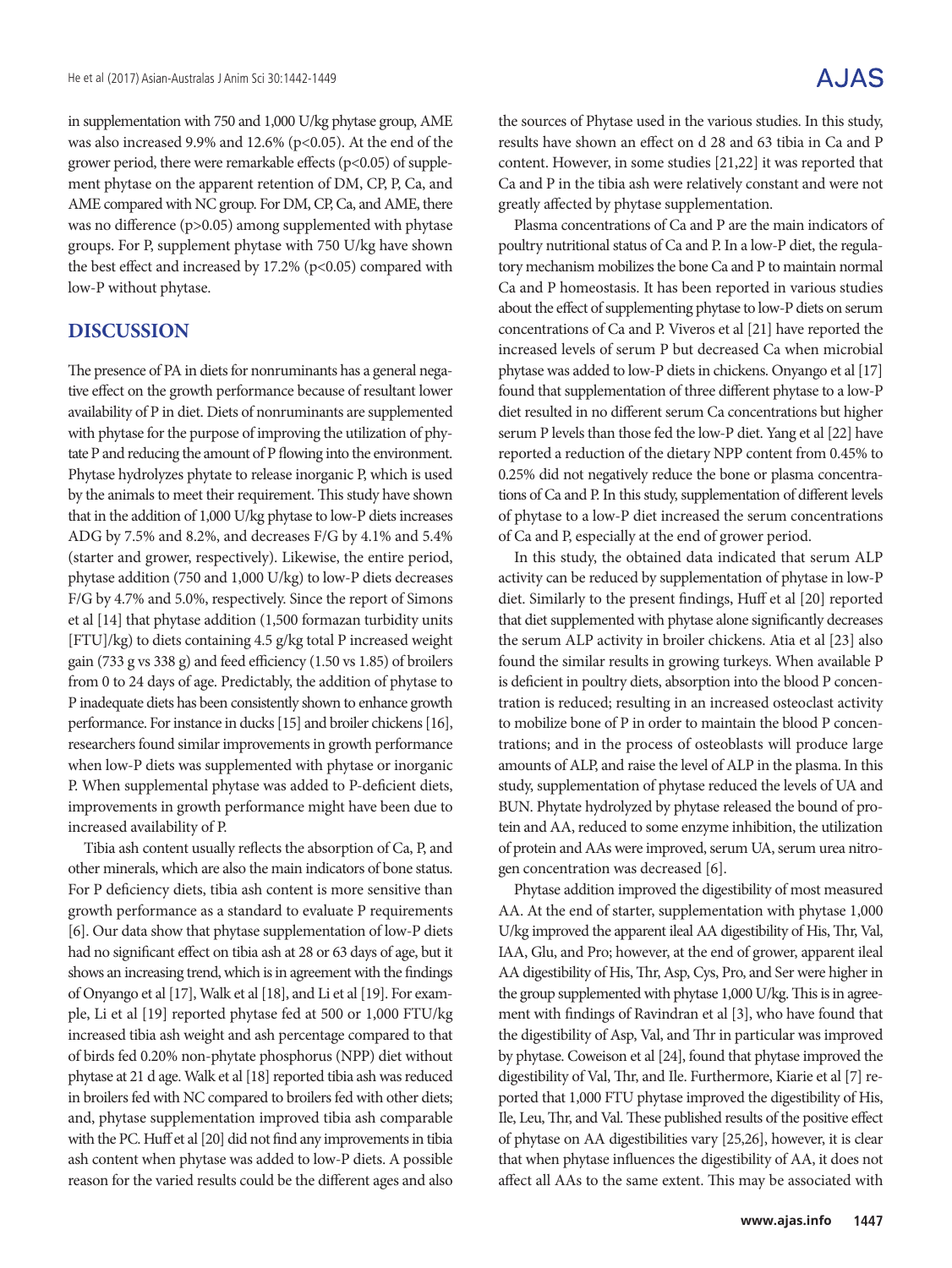# A.JAS

differential interactions between AA groups and phytate or it may be linked to the ability of phytate to increase the loss of endogenous compounds. At present, the mechanisms underlying the AA associated responses to added phytase are primarily speculative. It has been recommended that the *de novo* formation of binary protein-phytate complexes in the acidic regions of the gastrointestinal tract, which are refractory to pepsin activity, may be the key mechanism whereby phytate depresses the digestibility of dietary AA [25]. The other possible mode of action is that phytate may induce increased endogenous AA flows [6,7,25]. Moreover, Woyengo et al [27] and Kiarie et al [7] suggested that the capacity of phytate to drag Na into the small intestinal lumen, which is ameliorated by phytase, may mean that phytate could compromise intestinal uptakes of dietary and endogenous AA by impeding Na+-dependent transport systems and Na+, K+ATPase activity.

Supplementation of low-P diets with phytase significantly improved apparent digestibility of DM and CP at the end of starter period, and improved AME for the entire period. Phytases were reported to decrease significantly the N and DM excretion and to increase digestibility of protein, AME and mineral availability of the diet regardless of diet type, P concentration and age of broiler chicks [28,29]. Alternatively, Liebert et al [30] have reported that phytase supplementation of maize–soy diets did not enhance AME in layers. Onyango et al [17] have reported that energy retention or the AME in the chicks was not improved by addition of any of the 3 phytase preparations, but improved apparent digestibility of DM. Similar results were demonstrated by Adeola research in Pekin ducks [15]. It was reported to be influenced by moisture, temperature, Ca and P content of the feed, age of poultry and dietary composition, methionine or lysine and metabolizable energy [29]. This study has shown that supplementation of phytase was able to improve availability of Ca and P. This was in line with Rutherfurd et al [2] and Adeola [15]. Paiva et al [16] reported that Phytase supplementation significantly increased Ca digestibility regardless of Ca and P levels of the diets. In addition, diets containing 0.6% Ca and 1,000 FTU/kg of Phytase resulted in a significant increase in P digestibility. Kiarie et al [7], demonstrated that phytase response in NC birds showing the greatest improvement on apparent retention of Ca (38%) and P (51%).

In conclusion, the obtained results in the present study indicate that supplementation with microbial phytase at 1,000 U/kg in the low-P diets resulted in better effects on growth performance, nutrient utilization, and tibia mineralization in Youxian sheldrake. Moreover, based on AA, phytase at 1,000 U/kg was shown to have the highest AID at the starter period; whereas, during the grower period this occurred at 750 U/kg.

## **CONFLICT OF INTEREST**

We certify that there is no conflict of interest with any financial organization regarding the material discussed in the manuscript.

This research was supported by national key project (code 2011 BAD26B03-5-2).

### **REFERENCES**

- 1. Kumar V, Sinha AK, Makkar HPS, et al. Phytate and phytase in fish nutrition. J Anim Physiol Anim Nutr 2012;96:335-64.
- 2. Rutherfurd SM, Chung TK, Thomas DV, et al. Effect of a novel phytase on growth performance, apparent metabolizable energy, and the availability of minerals and amino acids in a low-phosphorus cornsoybean meal diet for broilers. Poult Sci 2012;91:1118-27.
- 3. Rutherfurd SM, Chung TK, Moughan PJ. The effect of microbial phytase on ileal phosphorus and amino acid digestibility in the broiler chicken. Br Poult Sci 2002;43:598-606.
- 4. Haefner S, Knietsch A, Scholten E, et al. Biotechnological production and applications of phytases. Appl Microbiol Biotechnol 2005;68: 588-97.
- 5. Lei XG, Weaver JD, Mullaney E, et al. Phytase, a new life for an "old" enzyme. Annu Rev Anim Biosci 2013;1:283-309.
- 6. Selle PH, Ravindran V. Microbial phytase in poultry nutrition. Anim Feed Sci Technol 2007;135:1-41.
- 7. Kiarie E, Woyengo T, Nyachoti CM. Efficacy of new 6-phytase from *Buttiauxella* spp. on growth performance and nutrient retention in broiler chickens fed corn soybean meal-based diets. Asian-Australas J Anim Sci 2015;28:1479-87.
- 8. He SP, Liu LL, Yu QF, et al. Sequence analysis of the complete mitochondrial genome of Youxian Sheldrake. Mitochondrial DNA 2016; 27:1247-48.
- 9. Council NR. Nutrient Requirements of Poultry. 9th ed. Washington, DC: Natl. Acad. Press; 1994.
- 10. Hall LE, Shirley RB, Bakalli RI, et al. Power of two methods for the estimation of bone ash of broilers. Poult Sci 2003;82:414-8.
- 11. AOAC International. Official methods of analysis. Association of Analytical Communities. 2 vols. 16th edition. Arlington, VA, USA: AOAC International; 1995.
- 12. Wang D, Zeng Z, Piao X, et al. Effects of keratinase supplementation of corn-soybean meal based diets on apparent ileal amino acid digestibility in growing pigs and serum amino acids, cytokines, immunoglobulin levels and loin muscle area in nursery pigs. Arch Anim Nutr 2011;65:290-302.
- 13. Ravindran V, Selle PH, Ravindran G, et al. Microbial phytase improves performance, apparent metabolizable energy, and ileal amino acid digestibility of broilers fed a lysine-deficient diet. Poult Sci 2001;80: 338-44.
- 14. Simons PC, Versteegh HA, Jongbloed AW, et al. Improvement of phosphorus availability by microbial phytase in broilers and pigs. Br J Nutr 1990;64:525-40.
- 15.Adeola O. Phosphorus equivalency value of an *Escherichia coli* phytase in the diets of White Pekin ducks. Poult Sci 2010;89:1199-206.
- 16. Paiva D, Walk C, McElroy A. Dietary calcium, phosphorus, and phytase